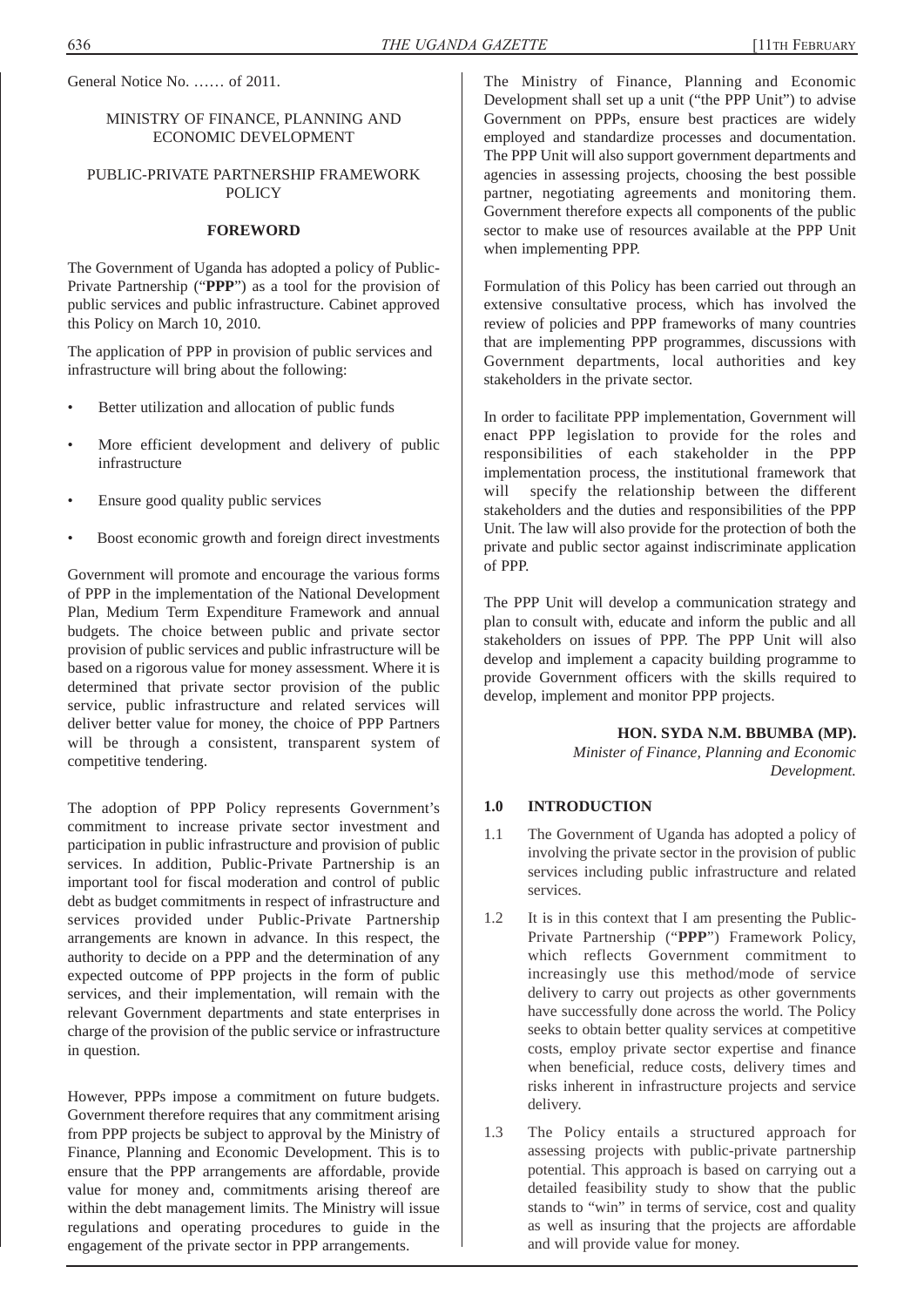- 1.4 This Policy has been developed following the recommendations of a study carried out with the support of the Public Private Infrastructure Advisory Facility (PPIAF), a multi-donor fund managed by the World Bank, and a national consultative conference held in September 2008. It reflects the policy approach of the Uganda Government and takes full account of the views expressed by various stakeholders that participated in the national stakeholders' consultative conference mentioned above as well as the views expressed by Cabinet during the discussion of the draft Policy.
- 1.5 The principal features of this Policy Framework include clear statements of the scope, principles and aims for the use of Public-Private Partnerships, the identification of key project implementation issues and a clear recognition of the critical role of social partnership and stakeholder consultation in underpinning the success of Public-Private Partnerships. The Policy Framework also makes provision for monitoring and evaluation of PPP projects.
- 1.6 This policy document provides a high level framework and will be underpinned by detailed guidance material to be developed in consultation with relevant stakeholders and issued from time to time.

## **2. Scope and Application**

- 2.1 This PPP Policy Framework applies to Uganda Government Ministries, autonomous Government Departments, Local Authorities and Statutory Corporations directly responsible for delivering public services. It is to be used when selecting and developing public infrastructure and any related services as potential PPPs in the context of meeting Uganda's overall economic and social development objectives and priorities.
- 2.2 Public-Private Partnerships will be used alongside conventional public expenditure and funding forms to achieve new investment in our public services. Key drivers for the use of Public-Private Partnerships to deliver quality public infrastructure and services in Uganda will be:
	- **Value for money** improved quality of service and lower whole life costs i.e., the optimum combination of whole life costs and service quality to meet user requirements;
	- **Accelerated Investment**  doing more and sooner, resulting in a faster rate of public service improvement;
	- **Meeting public needs** providing quality, reliable public services to meet the needs and expectations of the community and promote social inclusion/or cohesion; and
	- **Reform and Change Management** in some sectors it may be helpful for an alternative provider to play a part so that change and

development can be stimulated, with the effect that new working practices or less bureaucratic procedures can be developed.

# **3. Objective**

- 3.1 This PPP Policy ("Policy") provides a framework that enables public and private sectors to work together to improve public service delivery through private sector provision of public infrastructure and related services.
- 3.2 The objectives of the Policy are to:
	- put in place an enabling environment that will stimulate investment in public infrastructure and related services
	- encourage private sector investment and participation in public infrastructure and related services where value for money for can be clearly demonstrated;
	- streamline the PPP procurement process; and
	- clearly articulate accountability for outcomes.
- 3.3 The key objectives to be realised through the use of Public Private Partnerships are summarised in the paragraphs that follow:
	- **Cost Effective Delivery** the net present cost of a service delivered under a Public Private Partnership should be lower than that achieved under traditional procurement, reflecting the benefits of competition, whole life costing, design innovation, improved efficiency and risk transfer;
	- **Good Quality Services** the quality of service delivered under a Public Private Partnership should be equivalent or higher than that achieved under traditional procurement, reflecting the benefits of competition, innovation, performance incentives and planned life cycle maintenance;
	- **Clear customer focus**  a Public Private Partnership arrangement should help the public sector to focus more clearly on the services people want, rather than on the management of existing forms of service delivery. The shift in focus from service inputs to outputs can create the scope for innovation in service delivery and enhance customer focus overall;
	- **Enhanced service diversity** by exposing the provision of public services to competition and diversity, Public Private Partnerships should help enable the quality and cost of such services to be benchmarked against market standards, thereby helping to secure productivity improvements within the economy as a whole;
	- **Enhanced incentive** by allocating risk to the party best able to manage it and by linking service payments to performance, Public Private Partnerships should provide a clear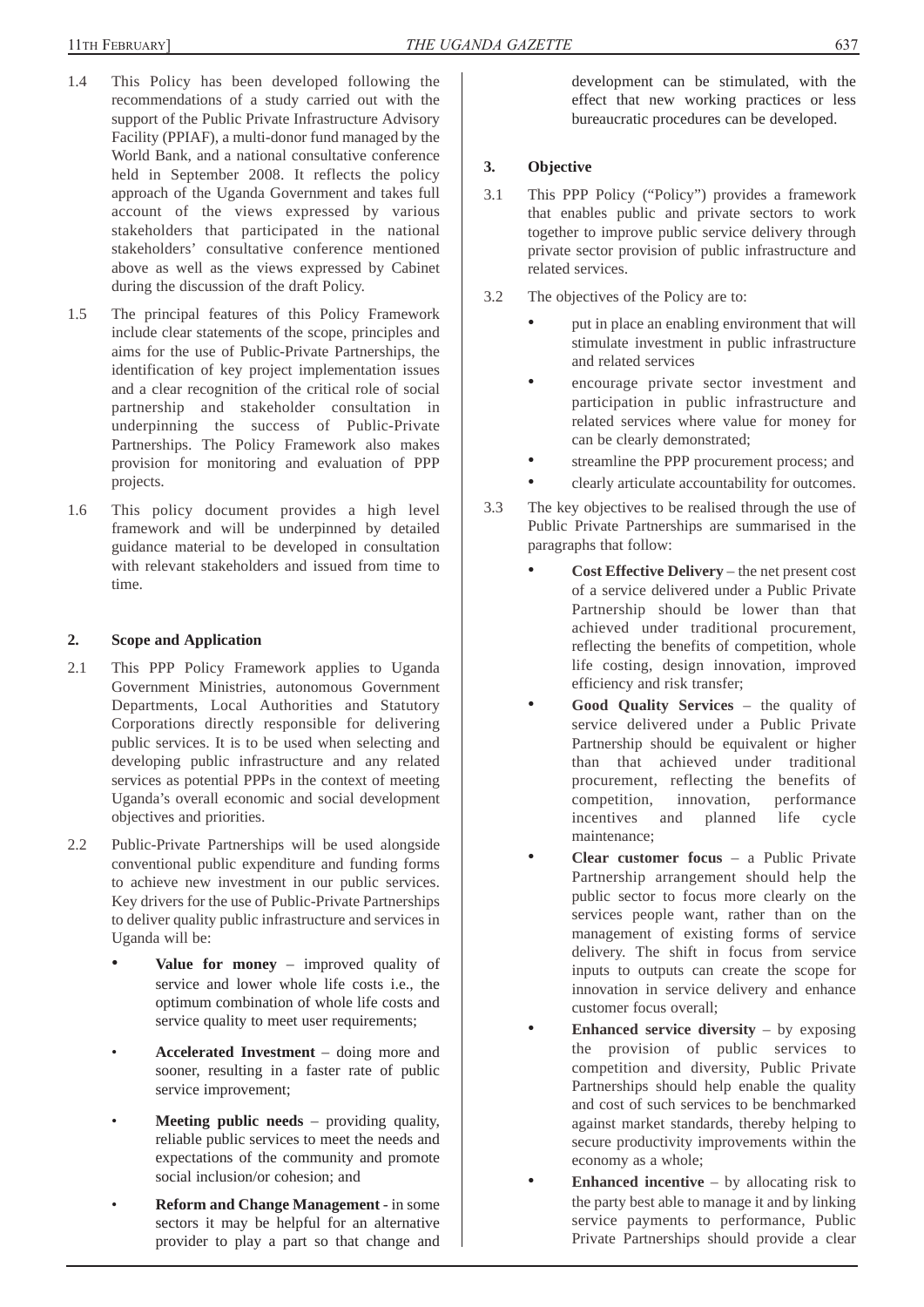incentive to deliver capital projects on time and to budget and then to ensure that service standards are being met on an ongoing basis;

- **Better asset utilisation** by allowing the private sector to generate third party income from the commercial utilisation of public sector assets, Public Private Partnerships should reduce the cost of public service provision while maximising the wider social and economic benefits associated with third party use;
- **More project delivery** by using private sector finance where it is considered appropriate, Public Private Partnerships should promote the accelerated delivery of the public capital programme by enabling more infrastructure projects to be carried out within a defined period of time and by enabling the public sector to proceed with projects at times when capital budgets are constrained; and
- **Wider economic benefits** by allowing major investment projects to proceed at times when capital budgets are constrained, Public Private Partnerships should help to stimulate the private sector and contribute to increased employment and economic growth.

## **4. Definition of Public Private Partnership**

- 4.1 In Uganda a "public-private partnership" (PPP) generally:
	- refers to a medium to long-term contractual arrangement between public and private sector to finance, construct/renovate, manage and/or maintain a public infrastructure, or the provision of a public service;
	- involves the sharing of risks and rewards;
	- delivers desired policy outcomes that are in the public interest.
- 4.2 A particular arrangement or project may constitute a Public Private Partnership where the following key characteristics are present, that is arrangements where:
	- The government contracts to purchase public infrastructure or services from the private sector;
	- The private sector is utilised to exploit the commercial potential of government assets with a view of delivering affordable quality services more efficiently and effectively;
	- The private sector participates in all or some of the different stages in the project (design, financing construction, and operation);
	- The private sector receives revenue for the services provided either from government budget allocations, user charges, or a combination of the two that is dependent on the availability and quality of the service provided
	- There is better value for money and optimal allocation of risk, for example, by exploiting private sector competencies (managerial,

technical, financial and innovation) over the project's lifetime and by promoting the crosstransfer of skills between the public and private partners;

- The public sector partner concentrates primarily on defining the objectives to be attained in terms of output specifications, quality of services provided and takes responsibility for monitoring compliance;
- 4.3 Public infrastructure refers to physical assets and related services, where:
	- physical assets cover (but are not limited to) economic infrastructure such as roads, rail, ports, communications and social infrastructure such as correctional facilities, health care facilities, educational facilities, accommodation facilities, and court facilities; and
	- related services may encompass services that support the main public service function, including non-core services such as maintenance, security, cleaning, laundry, grounds keeping and other support services.
- 4.4 There is a clear distinction between a PPP arrangement within which the private sector partner supplies infrastructure or related services on behalf of the public sector for a contract period, and the sale to the private sector of public sector assets (i.e. privatisation).

## **5. Statement of Principles**

- 5.1 The fundamental principles, which are summarised in this section, are central to the use of PPP in the achievement of the Government's objectives with respect to providing a high quality public services and the maintenance of partnership of working together with the private sector.
- 5.2 In designing PPPs to deliver the objectives outlined above, the Government will adhere to the following principles:
	- **(a) Value for Money:** Value for money is paramount and achieving the best value for money outcome should be the key consideration at all stages of a PPP project. Value for money is a combination of the service outcome to be delivered by the private sector, together with the degree of risk transfer and financial implications for government.
	- **(b) Public Interest:** Consideration of public interest requires ensuring that the project will provide quality, reliable public services that meet needs and expectations of the community and promote social inclusion/cohesion as well as ensuring the fair treatment of employees of the public sector that are affected by the PPP transaction.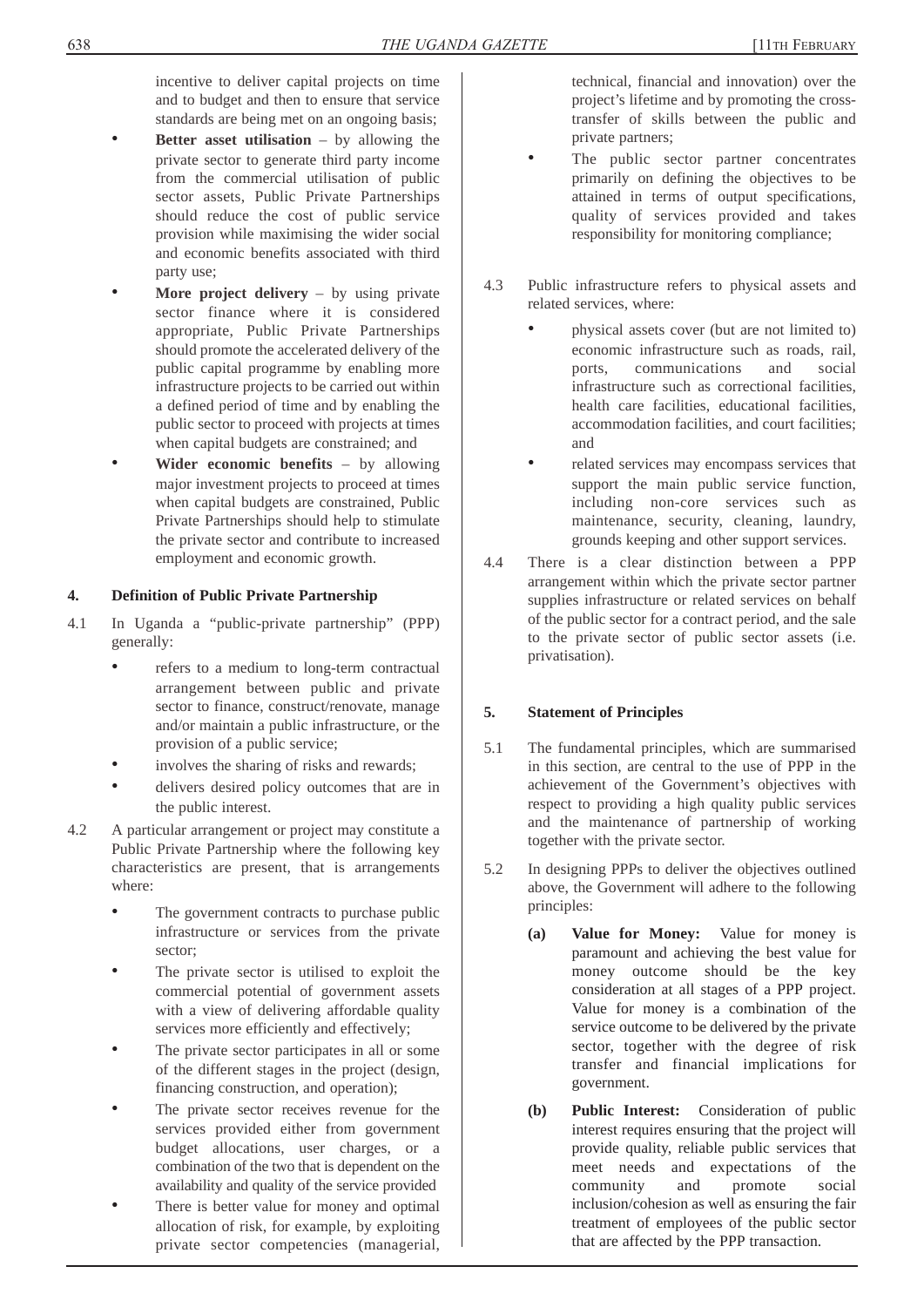- **(c) Risk Allocation:** The principle governing risk transfer is one of optimal risk allocation. Risk will be allocated to whoever is best able to manage it, taking into account public interest considerations.
- **(d) Output Oriented:** Projects shall focus on the specification of what services are to be delivered rather than how they should be delivered. Performance measures would be established to ensure that the required services are delivered in accordance with the output specification.
- **(e) Transparency:** Transparency and openness are important requirements of all government procurement. The use of PPPs should not diminish the availability of information on the use of government resources to Parliament, taxpayers and other stakeholders. There should be an emphasis on transparency and disclosure of the processes and outcomes, acknowledging the need to protect commercial confidentiality where appropriate.
- **(f) Accountability:** PPPs do not absolve government institutions from responsibility for provision of the public service. Government will remain responsible for the delivery of the infrastructure service outputs including where PPPs are used to deliver those outputs. Public institutions cannot transfer this accountability to the private sector.
- **(g) Competitive tender process:** Bids will be invited only when it is clear that there is scope for a private party to deliver value for money. The tender process must ensure that it is done in a professional, fair, equitable and open manner ensuring probity and minimising of tendering costs. Standardized documents will be used to ensure consistency and to reduce transaction time and cost.
- 5.3 The use of Public Private Partnerships in any sector or project should be determined by a number of factors including:
	- The likelihood of it delivering value for money as compared to conventional public capital procurement;
	- Long-term affordability including the forward commitments in relation to public expenditure;
	- Willingness and capacity of the private sector and others to participate in projects; and
	- The balance between economic and social benefits and costs (including relevant opportunity costs).
- 5.4 Private finance in PPPs should generally be additional to public finance, complementing the resources available in funding investment in public services infrastructure.
- 6. **PPP Project Development**
- **6.1 Implementation:** The PPP Unit in the Ministry of Finance, Planning and Economic Development will have the lead role as the centre of excellence and expertise in PPPs. It will also assist other Government departments in operational work on project management and procurement. More detailed and specific aspects of PPP project planning; preparation and on-going management will be the responsibility of the Government ministries, agencies and local government. The PPP Unit will, under the mandate of the Ministry of Finance, Planning and Economic Development, keep an overview of the policy and practical issues in relation to PPPs as they evolve and develop. The roles of the main actors in relation to PPPs are set out in Section 9 below.
- **6.2 Project Preparation:** For every PPP project selected by a government institution, a feasibility study shall be undertaken to assess whether the proposed project is feasible as a PPP project. The feasibility study shall demonstrate comparative advantage in terms of strategic and operational benefits for implementation under a PPP and describe the specific functions to be tendered out and deliverables, described in output terms. The feasibility study shall also demonstrate that the project is affordable and delivers value for money.
- 6.3 A project team shall be formed for every PPP project to support the government institution in project development and processes leading to PPP contract award. The project team should have the necessary resources to manage each project and skills for project preparation, commercial negotiation and 'deal-making' with appropriate sectoral knowledge and technical expertise. Technical assistance may be used where such expertise is lacking.
- 6.4 **Scale:** Investment strategies should ensure that scoping of requirements provides sizable projects, measured in either capital value or total contract value, to ensure value for money outcomes. The concept of bundling or aggregating similar projects should also be considered in order to achieve sizeable projects.
- **6.5 Tendering:** PPP contract award will follow a tendering process based on the principles of transparency, competitiveness and fairness. Competitive dialogue will be allowed, if required, to obtain value for money for the project. Unsolicited project proposals will be subjected to a competitive tendering process. The proponent may be compensated for proprietary interest or costs in accordance with guidelines that will be issued for the treatment of unsolicited proposals.
- **6.6 Project Pipeline:** A pipeline of planned PPP projects will periodically be developed and promoted widely to ensure a significant project flow is maintained to achieve a high level of market interest from the private sector. This will help promote more competition among potential bidders, hence greater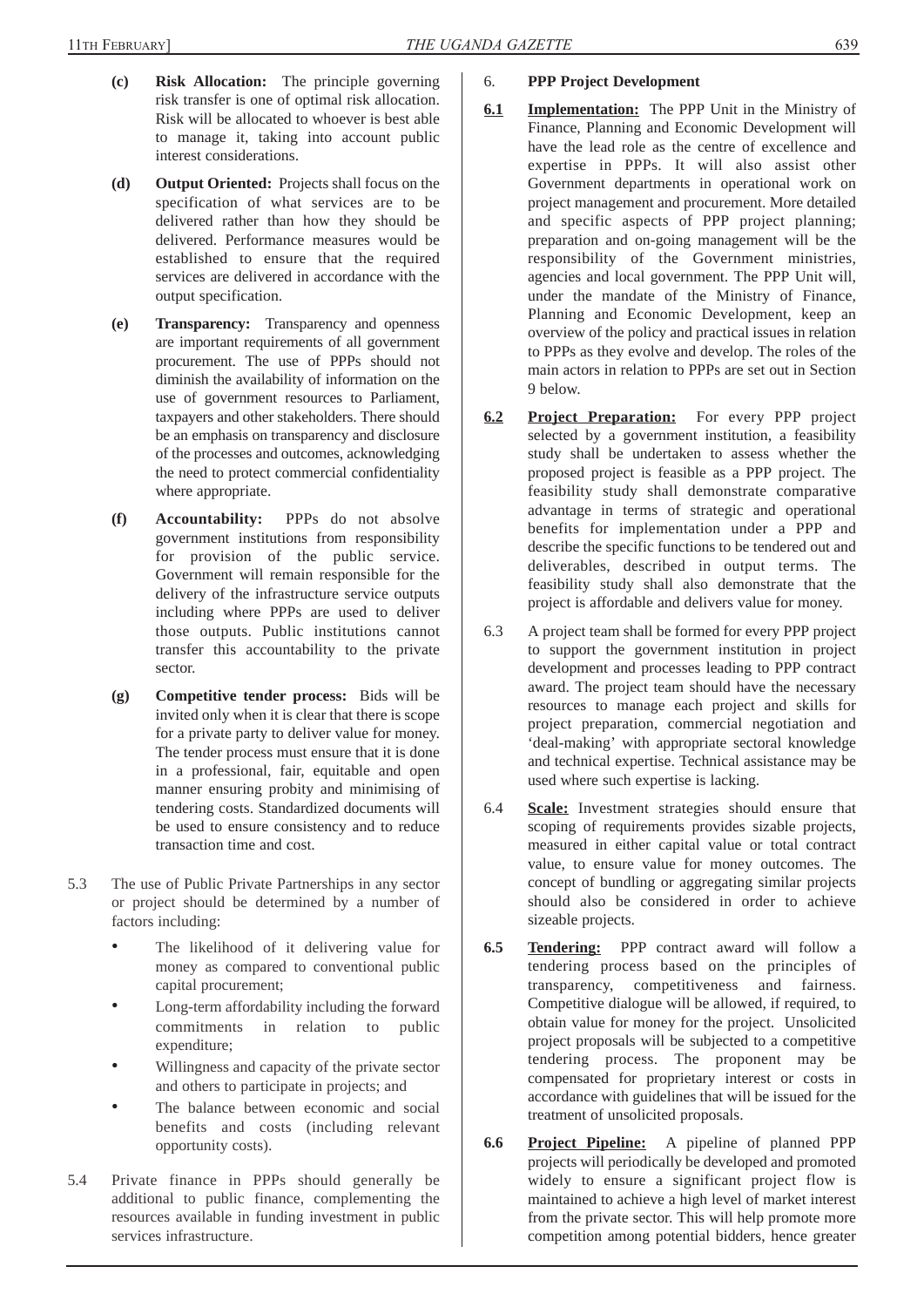potential for value for money and help develop and maintain the public sector skills and expertise necessary to deliver the projects.

- **6.7 PPP Models:** There are various PPP models that may be used in PPP arrangements. Each contracting authorities will adopt whichever PPP model is best suited to meet the project needs, whether it be Design, Build, Finance, Operate (DBFO), Concession, User charging, or other forms, as set out in Appendix A.
- **6.8 PPP Agreements:** The complexity of PPP agreements requires rigorous prior risk definition, risk evaluation and risk allocation to the different partners. The terms and conditions of the PPP contract are crucial since in PPP projects, a longterm partnership is created for the procurement of an asset and/or the delivery of a service to a specified quality level. The following steps should be taken to ensure that implementation, operation and on-going management of these long-term contracts is effective and efficient to ensure value for money, affordability, timely and quality standards of service:
	- Use will be made of standardised contract clauses and conditions where appropriate to streamline the procurement process and minimise transaction and bid costs;
	- Output specifications and performance levels and standards should be objective, fair and easy to measure to ensure successful ongoing contract management and payment mechanisms;
	- Provisions should be made for change mechanisms in the contract within legal, government policy and other constraints, to deal with possible changes to scope of requirements;
	- Effective monitoring of contract through good contract management mechanism will be maintained through out the life of the project.
- **6.9 Legal Due Diligence:** A review of the potential legislative impediments to the use of Public Private Partnerships will be done in respect of each project as well as ensuring that potential contracting authorities have the necessary legal powers and capacity to enter into Public Private Partnership deals.
- **6.10 Employee Issues:** In some PPPs it may be necessary for a range of functions formerly undertaken directly by the public sector and the associated public sector employees to be transferred to the private sector. Where this occurs appropriate and effective consultation should take place with employees and their trade union representatives. Their terms and conditions must at least be equal or better than their previous terms.

## **7 Stakeholder Consultations**

7.1 Effective stakeholder consultations should be a feature of all PPPs. Stakeholders can be defined in this context as all those involved in the provision and receipt of public services, including service users and their representatives, staff and their representatives, public servants and the broader public that the project would touch.

- 7.2 In order to ensure effective stakeholder consultations as many of these diverse groupings should be included in consultation process as possible. There are a number of benefits from stakeholder involvement, primarily:
	- *Wider Ownership of PPP Policy* It is important that stakeholders believe they have ownership of projects, having significant input into their development. Their views should be taken account of, and constructively incorporated where possible.
	- *Better Understanding* Understanding of both the benefits and costs associated with PPP projects must be improved, in order to ensure that facts determine public and media perceptions rather than rhetoric.
	- *Consensus* All stakeholders, including employee and union representatives, should be consulted early in the process. Through active participation the views of social partners can be taken into account promoting consensus on the proposed way forward.

### **8. Public Awareness:**

- 8.1 Communication between service providers and users is a two-way process. An adversarial relationship between government and social partners should be avoided, while ensuring frank and open dialogue.
- 8.2 There will be transparency in the use of PPP, with a clear framework adopted, including opportunities for public scrutiny. In this respect public understanding about PPPs should be increased, and the costs and benefits communicated to all stakeholders.
- 8.3 Responsibility for developing and promoting a PPP communications and awareness strategy will rest with the Public Private Partnership Unit and will be directed at all key stakeholders and the general public.
- 8.4 For each PPP project, the implementing contracting authority will develop and implement a public awareness strategy to educate the public on the objectives of the project, project structure and progress of implementation.

## **9. Roles and Responsibilities**

- **9.1 PPP Unit:** The PPP Unit shall be the centre of knowledge and expertise for PPP project implementation; including project development, project management, PPP procurement and PPP contract monitoring. It will be responsible for:
	- Advising on the appropriate use of PPPs in the context of the National Development Plan and offer specific advice in relation to particular PPP projects.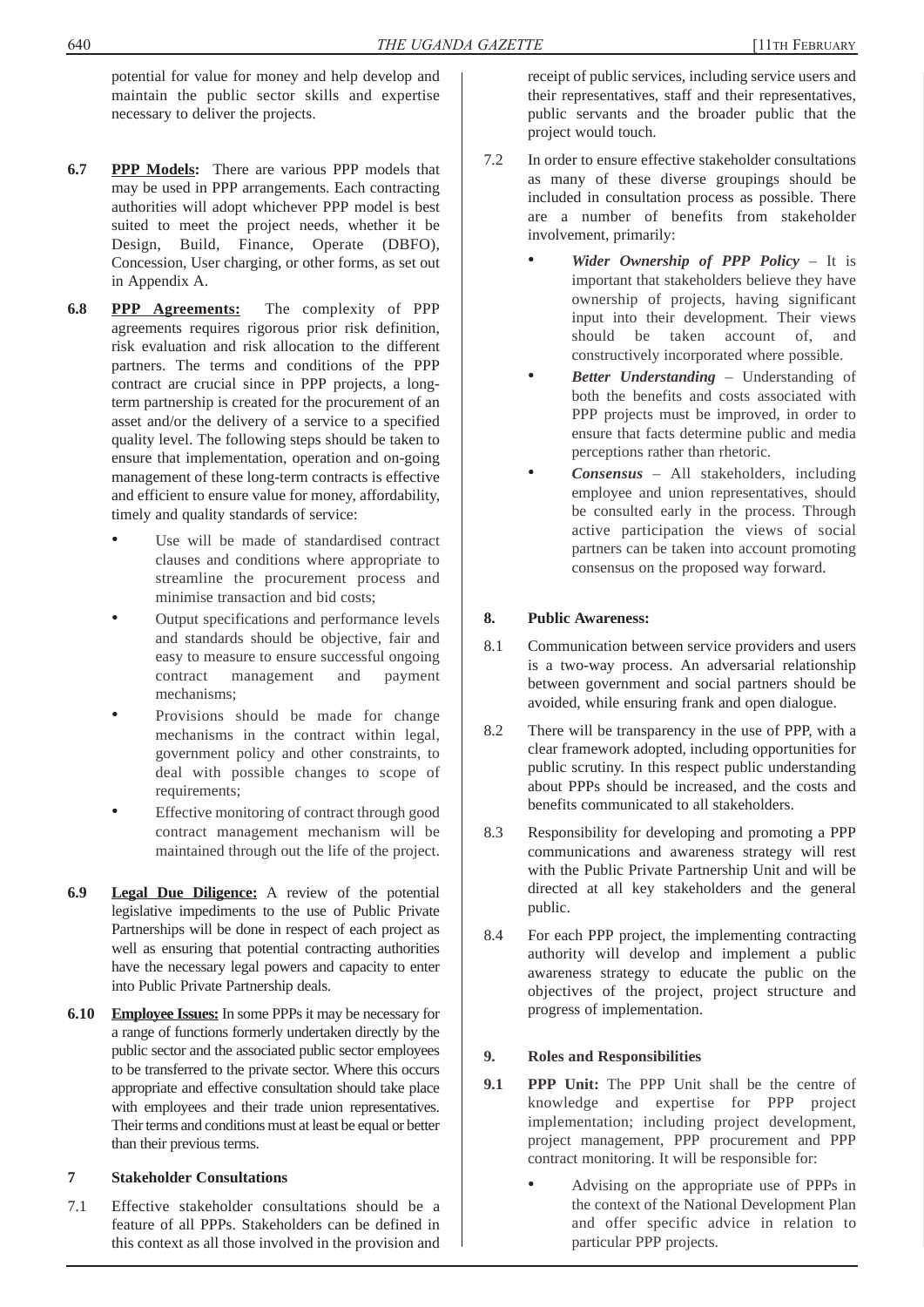- - Providing guidance and support to Government institutions on the appropriate use of PPP projects.
	- Promoting a consistent approach to PPP project development, encouraging the use of PPP by Departments and identifying their training needs and providing training necessary to build capacity of staff of contracting authorities.
	- Disseminating best practice guidance to the wider public sector; and identifying and developing new models of PPPs drawing on international experience.
- 9.2 Until the PPP Unit has been established, contracting authorities shall seek the guidance and support of the Ministry of Finance, Planning and Economic Development regarding public private partnerships.
- **9.3 Ministry of Finance, Planning and Economic Development:** Where PPPs are concerned, Ministry of Finance, Planning and Economic Development shall be responsible for the following:
	- Providing funding and oversight for the PPP Unit,
	- Developing policies and guidelines for the implementation of PPPs;
	- Advising Government on the financial implications of any PPP project. The Ministry will advise, in particular, on the use of borrowings and the management of debt obligations and public expenditure as a whole taking account of the use of PPPs by Government institutions.
	- Quality assurance on the economic appraisal of all PPP projects to ensure they are affordable and achieve value for money; and
	- Taking into consideration the financial obligations imposed on the national budget, advise the contracting authority on the suitability of the projects and where applicable authorize budgets specific to PPP projects.
- **9.4 Contracting Authority:** Government Ministries, departments and local government authorities shall be responsible for identifying, developing and managing PPP projects. The contracting authorities will consult the Ministry of Finance, Planning and Economic Development on policy issues and the PPP Unit for project support
- **9.5 Cabinet:** Cabinet approval will be obtained for all PPP projects.

## **10 Monitoring and Evaluation**

10.1 Monitoring and Evaluation of the PPP programme will be the on-going responsibility of the PPP Unit. At the project level, the contracting authorities have the responsibility for monitoring and evaluation of their projects and to provide such data as will be needed for the overall programme-monitoring role of the PPP Unit. In this respect it will be especially important and necessary for contracting authorities to plan for changes in project management personnel over the project life. This will help to ensure that successors receive the necessary training to continue effective monitoring of the contract to secure value for money and to meet accountability and legal obligations.

### **11 Audit of the PPP Program**

11.1 In line with his responsibilities outlined in the National Audit Act (2008), the Auditor General will periodically carry out a value for money audit of the PPP program. This audit will evaluate whether the resources invested in the PPP program are achieving the stated aim of improving the effectiveness of investment in public infrastructure and the delivery of related services.

#### **APPENDIX A: PPP MODELS**

**Design, Build, Finance and Operate** contracts are contractual relationships between the public sector and private sector contractors for the design, construction, operation and financing of public facilities or infrastructure. The private sector contractor is responsible for designing, building, operating and financing the facility and recovers its cost solely out of payments from the public sector. At the end of the term of the contract, ownership of the facility commonly transfers to the public sector.

**Concession**. These are contracts where existing assets are leased to the private party for a period of time. All or a substantial part of the risks associated with funding, developing, managing and operating the state assets are transferred to the private party.

The lessee or concessionaire may make lease payments to Government for use of the assets.

Under **sale and lease back** contracts, the public sector sells its assets to a private sector partner and then leases them back under a formal lease agreement. Sale and lease back contracts can be used as a mechanism to raise capital funding and also to improve the efficiency of property management services (through outsourcing). The contracts can be extended to include the provision of new properties, and the public sector can decide whether to take a capital receipt for the value of existing properties or to have the value of the properties reflected in a reduction in the lease payment.